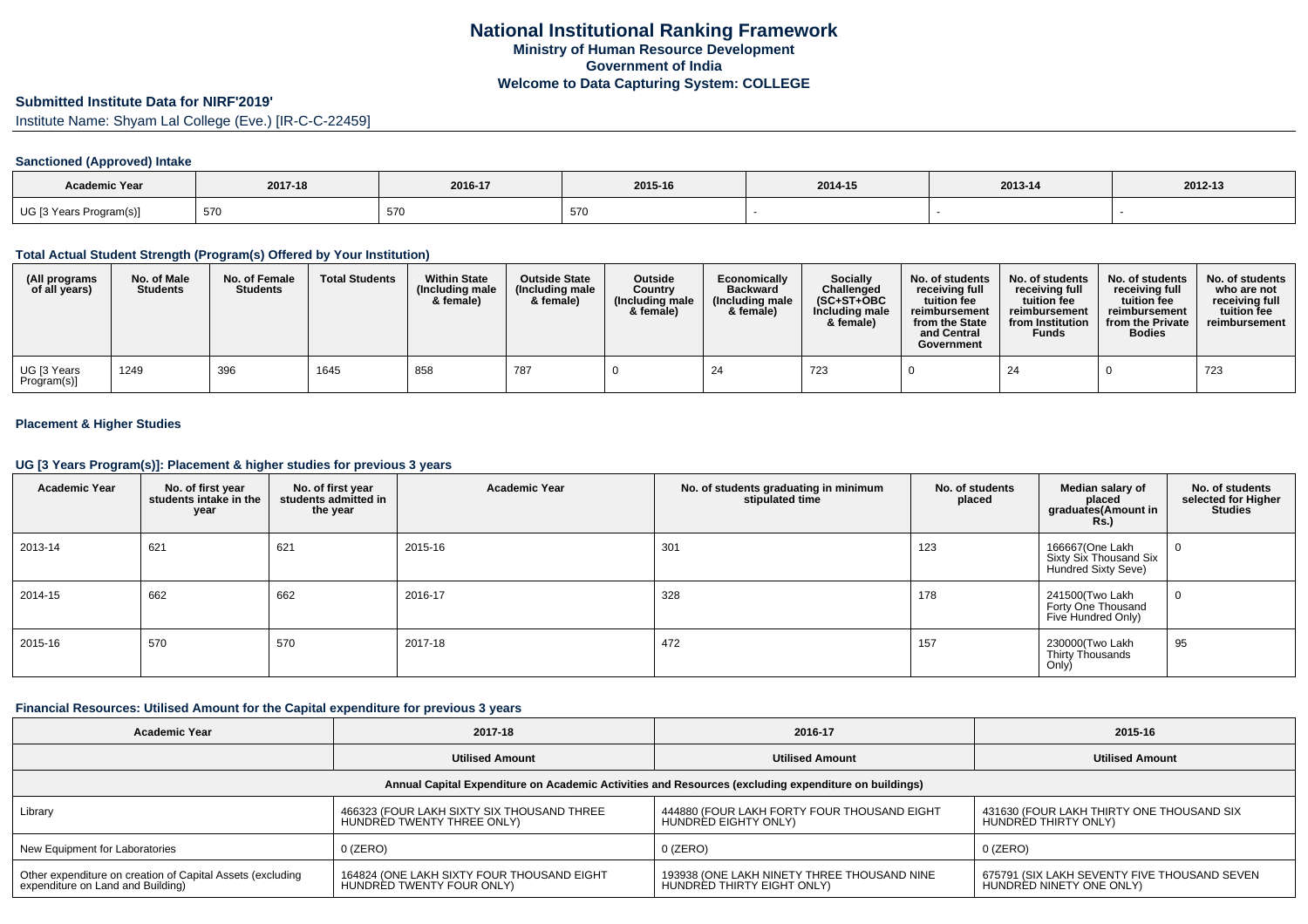## **Financial Resources: Utilised Amount for the Operational expenditure for previous 3 years**

| Academic Year                                                                                                                                      | 2017-18                                                                                       | 2016-17                                                                                | 2015-16                                                                                |  |  |  |  |  |  |  |  |
|----------------------------------------------------------------------------------------------------------------------------------------------------|-----------------------------------------------------------------------------------------------|----------------------------------------------------------------------------------------|----------------------------------------------------------------------------------------|--|--|--|--|--|--|--|--|
|                                                                                                                                                    | <b>Utilised Amount</b>                                                                        | <b>Utilised Amount</b>                                                                 | <b>Utilised Amount</b>                                                                 |  |  |  |  |  |  |  |  |
| <b>Annual Operational Expenditure</b>                                                                                                              |                                                                                               |                                                                                        |                                                                                        |  |  |  |  |  |  |  |  |
| Salaries (Teaching and Non Teaching staff)                                                                                                         | 107876936 (TEN CRORE SEVENTY EIGHT LAKH SEVENTY<br>SIX THOUSAND NINE HUNDRED THIRTY SIX ONLY) | 108430341 (TEN CRORE EIGHTY FOUR LAKH THIRTY<br>THOUSAND THREE HUNDRED FORTY ONE ONLY) | 99708959 (NINE CRORE NINETY SEVEN LAKH EIGHT<br>THOUSAND NINE HUNDRED FIFTY NINE ONLY) |  |  |  |  |  |  |  |  |
| Maintenance of Academic Infrastructure or consumables.<br>other running expenditures etc.(excluding maintenance of<br>hostels and allied services) | 10531768 (ONE CRORE FIVE LAKH THIRTY ONE<br>THOUSAND SEVEN HUNDRED SIXTY EIGHT ONLY)          | 3688000 (THIRTY SIX LAKH EIGHTY EIGHT THOUSAND<br>ONLY)                                | 3534571 (THIRTY FIVE LAKH THIRTY FOUR THOUSAND<br>FIVE HUNDRED SEVENTY ONE ONLY)       |  |  |  |  |  |  |  |  |
| Seminars/Conferences/Workshops                                                                                                                     | 477609 (FOUR LAKH SEVENTY SEVEN THOUSAND SIX<br>HUNDRED NINE ONLY)                            | 843153 (EIGHT LAKH FORTY THREE THOUSAND ONE<br>HUNDRED FIFTY THREE ONLY)               | 283043 (TWO LAKH EIGHTY THREE THOUSAND FORTY<br>THREE ONLY)                            |  |  |  |  |  |  |  |  |

# **PCS Facilities: Facilities of physically challenged students**

| 1. Do your institution buildings have Lifts/Ramps?                                                                                                        | Yes, more than 40% of the buildings |
|-----------------------------------------------------------------------------------------------------------------------------------------------------------|-------------------------------------|
| 2. Do your institution have provision for walking aids, includingwheelchairs and transportation from one building to another for<br>handicapped students? | Yes                                 |
| 3. Do your institution buildings have specially designed toilets for handicapped students?                                                                | Yes, more than 40% of the buildings |

## **Faculty Details**

| 1. How many faculty members of your institution have received highly reputed national/international awards/recognition from<br>Central government agencies in the previous year (2017-18)? |  |
|--------------------------------------------------------------------------------------------------------------------------------------------------------------------------------------------|--|
|--------------------------------------------------------------------------------------------------------------------------------------------------------------------------------------------|--|

## **Faculty Details**

| Srno           | Name                                    | Age | Designation            | Gender | Qualification | <b>Experience (In</b><br>Months) | <b>Is Associated</b><br><b>Last Year</b> | Currently<br>working with<br>institution? | <b>Joining Date</b> | <b>Leaving Date</b>      | <b>Association type</b> |
|----------------|-----------------------------------------|-----|------------------------|--------|---------------|----------------------------------|------------------------------------------|-------------------------------------------|---------------------|--------------------------|-------------------------|
|                | <b>DHARMA RAWAT</b>                     | 36  | Assistant<br>Professor | Female | <b>NET</b>    | 30                               | Yes                                      | Yes                                       | 01-02-2016          | $\overline{\phantom{a}}$ | Adhoc /<br>Contractual  |
| $\overline{2}$ | DR ADITYA<br>PRAKASH<br><b>TRIPATHI</b> | 36  | Assistant<br>Professor | Male   | Ph.D          | 118                              | Yes                                      | Yes                                       | 16-12-2008          | $\overline{\phantom{a}}$ | Regular                 |
| 3              | DR AMIT SINGH                           | 38  | Assistant<br>Professor | Male   | Ph.D          | 106                              | Yes                                      | Yes                                       | 21-05-2009          | $\sim$                   | Regular                 |
| $\overline{4}$ | DR AMRENDRA<br><b>KUMAR SINGH</b>       | 43  | Assistant<br>Professor | Male   | Ph.D          | 118                              | Yes                                      | Yes                                       | 07-11-2008          | $\overline{\phantom{a}}$ | Regular                 |
| 5              | DR ANIL KUMAR<br>RAI                    | 51  | Associate<br>Professor | Male   | Ph.D          | 250                              | Yes                                      | Yes                                       | 18-12-1997          | $\overline{\phantom{a}}$ | Regular                 |
| 6              | DR ARCHNA<br>UPADHYAYA                  | 50  | Associate<br>Professor | Female | Ph.D          | 250                              | Yes                                      | Yes                                       | 18-12-1997          | $\sim$                   | Regular                 |
| $\overline{7}$ | DR ASHOK<br><b>KUMAR</b>                | 47  | Assistant<br>Professor | Female | Ph.D          | 118                              | Yes                                      | Yes                                       | 28-11-2008          | $\sim$                   | Regular                 |
| 8              | DR BHARTI                               | 34  | Assistant<br>Professor | Female | Ph.D          | 118                              | Yes                                      | Yes                                       | 20-11-2008          | $\overline{\phantom{a}}$ | Regular                 |
| 9              | DR DEEPIKA<br>VERMA                     | 40  | Assistant<br>Professor | Female | Ph.D          | 106                              | Yes                                      | Yes                                       | 11-05-2009          | $\overline{\phantom{m}}$ | Regular                 |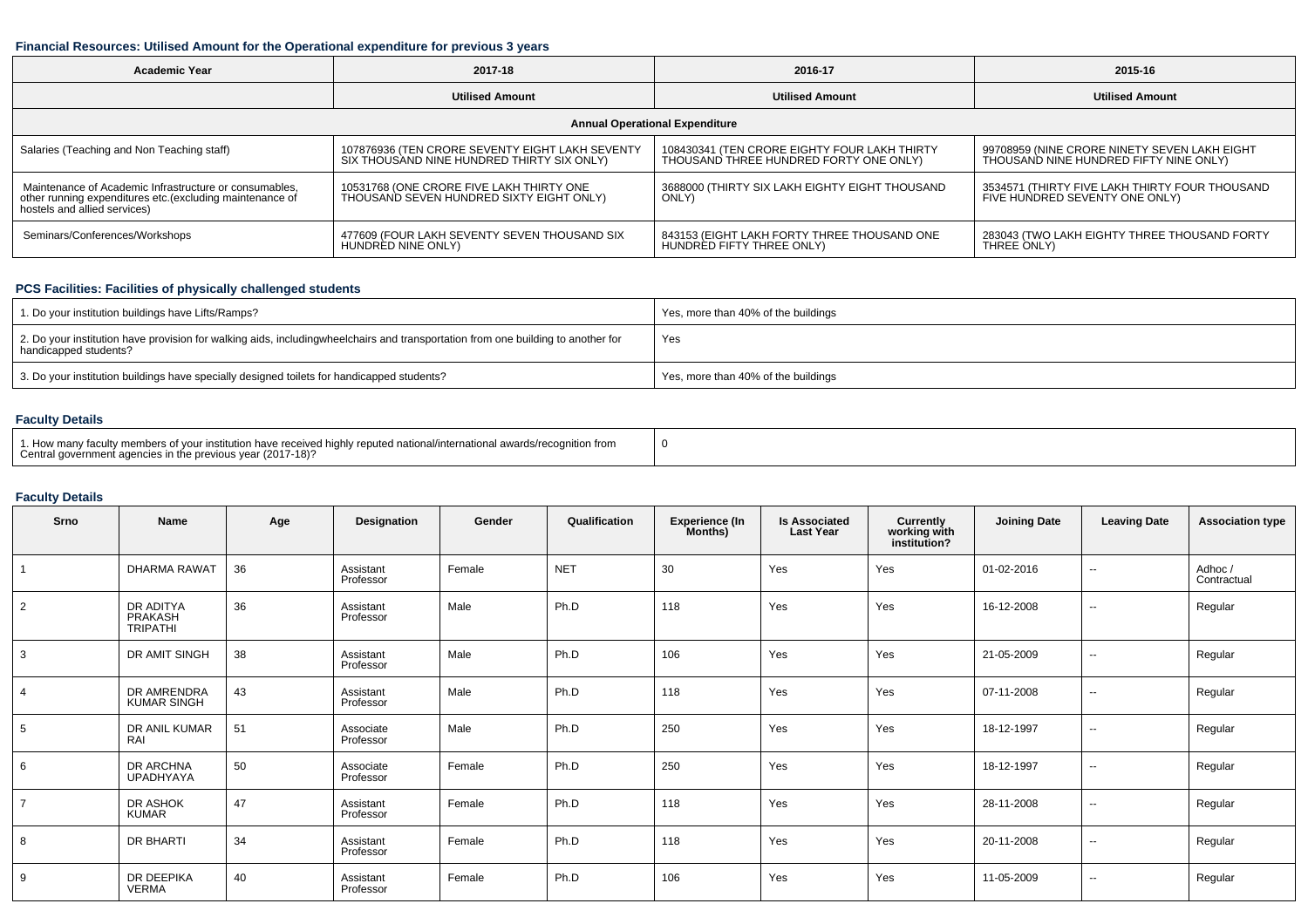| 10 | DR DEO<br><b>NARAYAN SINGH</b>    | 56 | Assistant<br>Professor                              | Male   | Ph.D | 166 | Yes | Yes | 04-08-2009 | $\sim$                   | Regular                |
|----|-----------------------------------|----|-----------------------------------------------------|--------|------|-----|-----|-----|------------|--------------------------|------------------------|
| 11 | DR KARAN<br><b>GUPTA</b>          | 32 | Assistant<br>Professor                              | Male   | Ph.D | 22  | Yes | Yes | 15-09-2016 | $\overline{\phantom{a}}$ | Adhoc /<br>Contractual |
| 12 | DR KUSUM DEVI                     | 35 | Assistant<br>Professor                              | Female | Ph.D | 118 | Yes | Yes | 29-10-2008 | $\overline{\phantom{a}}$ | Regular                |
| 13 | DR MANISH<br><b>KARMWAR</b>       | 44 | Assistant<br>Professor                              | Male   | Ph.D | 105 | Yes | Yes | 17-10-2009 | $\overline{\phantom{a}}$ | Adhoc /<br>Contractual |
| 14 | DR MANOJ<br><b>KUMAR</b>          | 35 | Assistant<br>Professor                              | Male   | Ph.D | 23  | Yes | Yes | 05-08-2015 | $\overline{\phantom{a}}$ | Adhoc /<br>Contractual |
| 15 | DR MANU<br><b>UMESH</b>           | 41 | Assistant<br>Professor                              | Male   | Ph.D | 118 | Yes | Yes | 21-11-2008 | н.                       | Regular                |
| 16 | DR PRAMOD<br><b>KUMAR</b>         | 56 | Associate<br>Professor                              | Male   | Ph.D | 210 | Yes | Yes | 04-08-2009 | $\overline{\phantom{a}}$ | Regular                |
| 17 | DR PRAMOD<br>KUMAR DWIVEDI        | 44 | Assistant<br>Professor                              | Female | Ph.D | 178 | Yes | Yes | 21-03-2003 | н.                       | Regular                |
| 18 | DR PRAVIN<br><b>KUMAR</b>         | 52 | Dean / Principal /<br>Director / Vice<br>Chancellor | Male   | Ph.D | 285 | Yes | Yes | 15-07-2015 | --                       | Regular                |
| 19 | <b>DR PREETI</b><br><b>SHUKLA</b> | 53 | Assistant<br>Professor                              | Female | Ph.D | 250 | Yes | Yes | 25-10-2008 | --                       | Regular                |
| 20 | DR R L GUPTA                      | 64 | Associate<br>Professor                              | Male   | Ph.D | 490 | Yes | Yes | 25-10-1977 | --                       | Regular                |
| 21 | DR RAM ROOP<br><b>MEENA</b>       | 35 | Assistant<br>Professor                              | Male   | Ph.D | 106 | Yes | Yes | 08-04-2010 | ш.                       | Regular                |
| 22 | DR RAMESH<br><b>KUMAR</b>         | 59 | Associate<br>Professor                              | Male   | Ph.D | 238 | Yes | Yes | 20-01-2009 | $\overline{\phantom{a}}$ | Regular                |
| 23 | DR REENU<br><b>GUPTA</b>          | 40 | Assistant<br>Professor                              | Female | Ph.D | 106 | Yes | Yes | 11-05-2009 | $\overline{a}$           | Regular                |
| 24 | DR REKHA<br><b>KASHYAP</b>        | 40 | Assistant<br>Professor                              | Female | Ph.D | 47  | Yes | Yes | 01-09-2014 | $\overline{\phantom{a}}$ | Adhoc /<br>Contractual |
| 25 | DR RENU GUPTA                     | 59 | Associate<br>Professor                              | Female | Ph.D | 250 | Yes | Yes | 18-12-1997 | $\overline{a}$           | Regular                |
| 26 | DR RITESH<br><b>BHARDWAJ</b>      | 41 | Assistant<br>Professor                              | Male   | Ph.D | 106 | Yes | Yes | 20-01-2009 | $\overline{\phantom{a}}$ | Regular                |
| 27 | DR S K TANEJA                     | 62 | Associate<br>Professor                              | Male   | Ph.D | 394 | Yes | Yes | 04-02-1985 | $\overline{\phantom{a}}$ | Regular                |
| 28 | DR S P SHARMA                     | 62 | Associate<br>Professor                              | Male   | Ph.D | 490 | Yes | Yes | 05-11-1977 |                          | Regular                |
| 29 | DR SANDEEP<br>KUMAR YADAV         | 37 | Assistant<br>Professor                              | Male   | Ph.D | 118 | Yes | Yes | 29-10-2008 | u,                       | Regular                |
| 30 | DR SANDHYA<br>VERMA               | 47 | Assistant<br>Professor                              | Female | Ph.D | 106 | Yes | Yes | 25-02-2009 | u,                       | Regular                |
| 31 | DR SARIKA<br><b>TYAGI</b>         | 37 | Assistant<br>Professor                              | Female | Ph.D | 47  | Yes | Yes | 01-09-2014 | $\overline{\phantom{a}}$ | Adhoc /<br>Contractual |
| 32 | DR SARITA                         | 37 | Assistant<br>Professor                              | Female | Ph.D | 106 | Yes | Yes | 11-05-2009 | $\overline{\phantom{a}}$ | Regular                |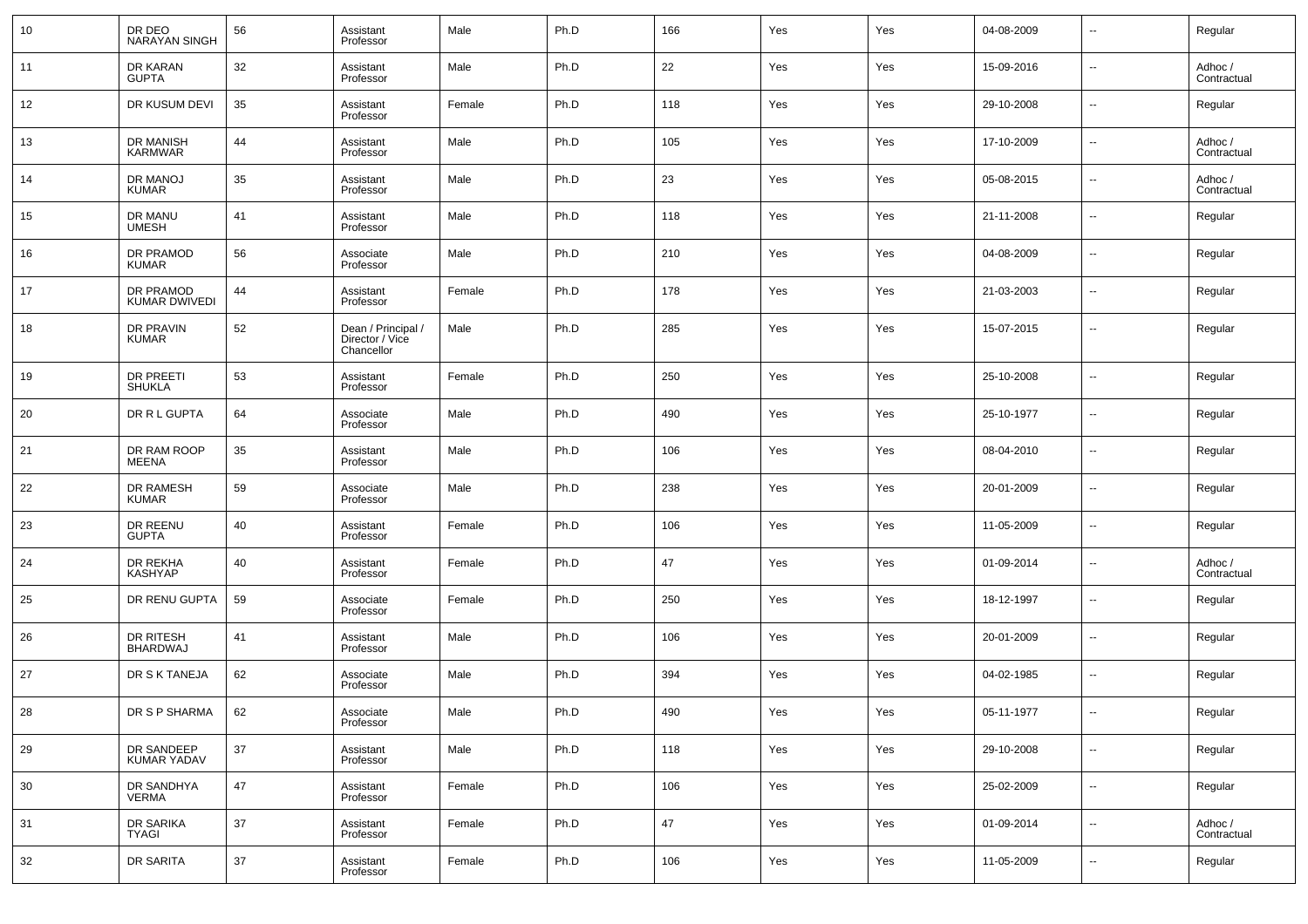| 33 | DR SHAILENDER<br><b>MOHAN SINGH</b> | 45 | Assistant<br>Professor | Male   | Ph.D       | 167 | Yes | Yes | 10-08-2004 | $\overline{\phantom{a}}$ | Adhoc /<br>Contractual |
|----|-------------------------------------|----|------------------------|--------|------------|-----|-----|-----|------------|--------------------------|------------------------|
| 34 | DR STUTI GUPTA                      | 36 | Assistant<br>Professor | Female | Ph.D       | 118 | Yes | Yes | 06-11-2008 | $\overline{\phantom{a}}$ | Regular                |
| 35 | DR SUMITRA                          | 53 | Associate<br>Professor | Female | Ph.D       | 250 | Yes | Yes | 18-12-1997 | $\overline{\phantom{a}}$ | Regular                |
| 36 | DR SUNITA<br><b>KHURANA</b>         | 57 | Associate<br>Professor | Female | Ph.D       | 238 | Yes | Yes | 16-10-1998 | $\overline{\phantom{a}}$ | Regular                |
| 37 | DR SUNITA<br>SAXENA                 | 46 | Assistant<br>Professor | Female | Ph.D       | 190 | Yes | Yes | 08-05-2009 | $\overline{\phantom{a}}$ | Regular                |
| 38 | DR SURESH<br><b>KUMAR</b>           | 44 | Assistant<br>Professor | Male   | Ph.D       | 118 | Yes | Yes | 04-12-2008 | $\overline{\phantom{a}}$ | Regular                |
| 39 | DR V K TYAGI                        | 61 | Associate<br>Professor | Male   | Ph.D       | 406 | Yes | Yes | 16-07-1984 | $\overline{\phantom{a}}$ | Regular                |
| 40 | DR VATSAL<br><b>SINGH</b>           | 32 | Assistant<br>Professor | Female | Ph.D       | 72  | Yes | Yes | 08-07-2012 | $\overline{\phantom{a}}$ | Adhoc /<br>Contractual |
| 41 | DR YATISH<br><b>KUMAR MISHRA</b>    | 59 | Assistant<br>Professor | Male   | Ph.D       | 60  | Yes | Yes | 24-07-2013 | $\overline{\phantom{a}}$ | Adhoc /<br>Contractual |
| 42 | <b>KUMARI RITU</b>                  | 31 | Assistant<br>Professor | Female | <b>NET</b> | 54  | Yes | Yes | 10-01-2014 | $\overline{\phantom{a}}$ | Adhoc /<br>Contractual |
| 43 | MS ANJU BALA                        | 30 | Assistant<br>Professor | Female | <b>NET</b> | 30  | Yes | Yes | 01-02-2016 | $\overline{\phantom{a}}$ | Adhoc /<br>Contractual |
| 44 | <b>MS BHARTI</b><br><b>KUMAR</b>    | 38 | Assistant<br>Professor | Female | M. Phil    | 106 | Yes | Yes | 16-01-2009 | $\overline{\phantom{a}}$ | Regular                |
| 45 | <b>MS DEEPIKA</b><br><b>JAJORIA</b> | 31 | Assistant<br>Professor | Female | <b>NET</b> | 35  | Yes | Yes | 20-08-2015 | $\overline{\phantom{a}}$ | Adhoc /<br>Contractual |
| 46 | MS ERA<br><b>BHARDWAJ</b>           | 43 | Assistant<br>Professor | Female | <b>NET</b> | 47  | Yes | Yes | 01-09-2014 | $\overline{\phantom{a}}$ | Adhoc /<br>Contractual |
| 47 | <b>MS GAURI</b><br>SAXENA           | 35 | Assistant<br>Professor | Female | M. Phil    | 118 | Yes | Yes | 01-11-2008 | $\overline{\phantom{a}}$ | Regular                |
| 48 | MS ILA<br><b>BHUSHAN</b>            | 49 | Assistant<br>Professor | Female | <b>NET</b> | 106 | Yes | Yes | 20-01-2009 | $\overline{\phantom{a}}$ | Regular                |
| 49 | <b>MS MEGHA JAIN</b>                | 34 | Assistant<br>Professor | Female | <b>NET</b> | 46  | Yes | Yes | 01-09-2014 | $\overline{\phantom{a}}$ | Adhoc /<br>Contractual |
| 50 | <b>MS NEETU</b><br><b>GUPTA</b>     | 35 | Assistant<br>Professor | Female | <b>NET</b> | 35  | Yes | Yes | 04-08-2015 | $\overline{\phantom{a}}$ | Adhoc /<br>Contractual |
| 51 | <b>MS RITIKA</b><br>DHIMAN          | 36 | Assistant<br>Professor | Female | <b>NET</b> | 47  | Yes | Yes | 24-08-2014 | $\overline{\phantom{a}}$ | Adhoc /<br>Contractual |
| 52 | <b>MS ROLI</b><br>RAGHUVANSHI       | 41 | Assistant<br>Professor | Female | <b>NET</b> | 35  | Yes | Yes | 05-08-2015 | ۰.                       | Adhoc /<br>Contractual |
| 53 | <b>MS SONIA SINGH</b>               | 28 | Assistant<br>Professor | Female | <b>NET</b> | 45  | Yes | Yes | 13-08-2014 | $\overline{\phantom{a}}$ | Adhoc /<br>Contractual |
| 54 | <b>MS SURBHI</b><br><b>BADHWAR</b>  | 41 | Assistant<br>Professor | Female | M. Phil    | 214 | Yes | Yes | 25-07-2000 | $\overline{\phantom{a}}$ | Regular                |
| 55 | SH AJAY GUPTA                       | 37 | Assistant<br>Professor | Male   | <b>NET</b> | 118 | Yes | Yes | 05-11-2008 | ۰.                       | Regular                |